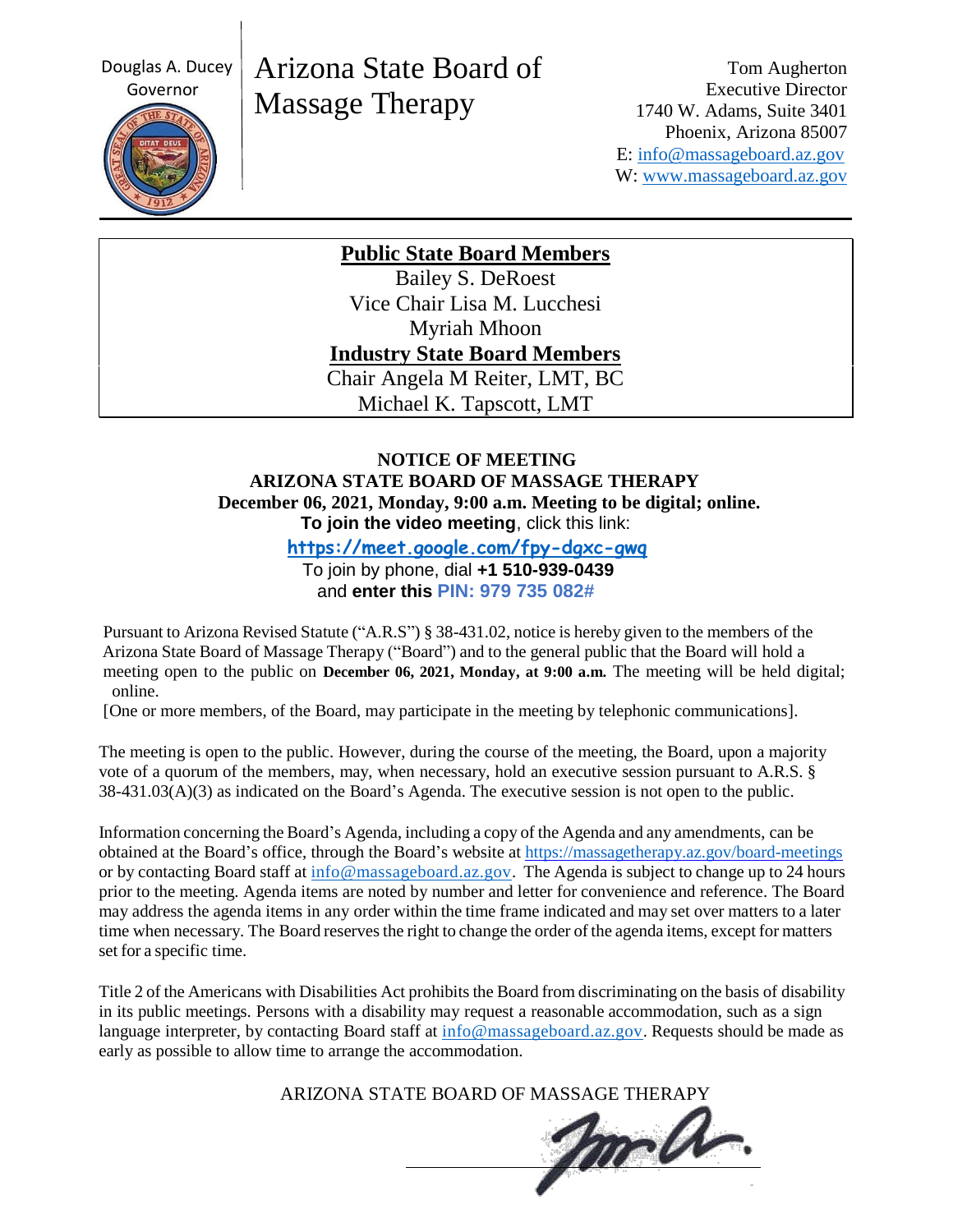Douglas A. Ducey Governor  $\sum_{i=1}^{n}$ 

 Arizona State Board of Massage Therapy 1740 W. Adams, Suite 3401 Phoenix, Arizona 85007

Email: info@massageboard.az.gov Website: www.massageboard.az.gov

Chair Angela M. Reiter, LMT, BC Vice Chair Myriah Mhoon Bailey S. DeRoest Michael K. Tapscott, LMT Vacant Public Member

## **Monday, December 6, 2021 at 9:00 a.m. Board Meeting Agenda**

 *(Meeting to be digital; online)* 

*DUE TO THE CURRENT COVID-19 CRISIS AND, PURSUANT TO CURRENT RECOMMENDATIONS, IT IS ENCOURAGED THAT ANY PERSON WHO WISHES TO ATTEND THE STATE BOARD MEETING PARTICIPATE VIA VIDEOCONFERENCE. A PERSON WISHING TO ATTEND DIGITALLY MAY:* 

> **Join the video meeting**, click this link:  **https://meet.google.com/fpy-dgxc-gwq**

 To join by phone, dial **+1 510-939-0439**  and **enter this PIN: 979 735 082#**

**NOTE:** The Chair of the Arizona State Board of Massage reserves the right to change the order of items published on this agenda, except for public hearings set for a specific time. During the Board meeting, and upon a vote of the majority of a quorum, the Board may go into Executive Session to obtain legal advice from the Board's attorney(s) pursuant to Arizona Revised Statute  $("A.R.S.")$  § 38-431.03(A)(3) on any items listed on the agenda. All meeting attendees whose presence is not required in an Executive Session may remain in the board meeting room when the Board withdraws to chambers for an Executive Session. Any and all legal action by Board members will only take place in Open Session.

In accordance with the Open Meeting Law, the Board has a civility policy that prohibits any type of disorderly conduct that disrupts the Board from carrying out its business. Individuals found violating this policy will be asked to modify their behavior and act civilly, and if the disorderly conduct continues, the person may be removed from the meeting.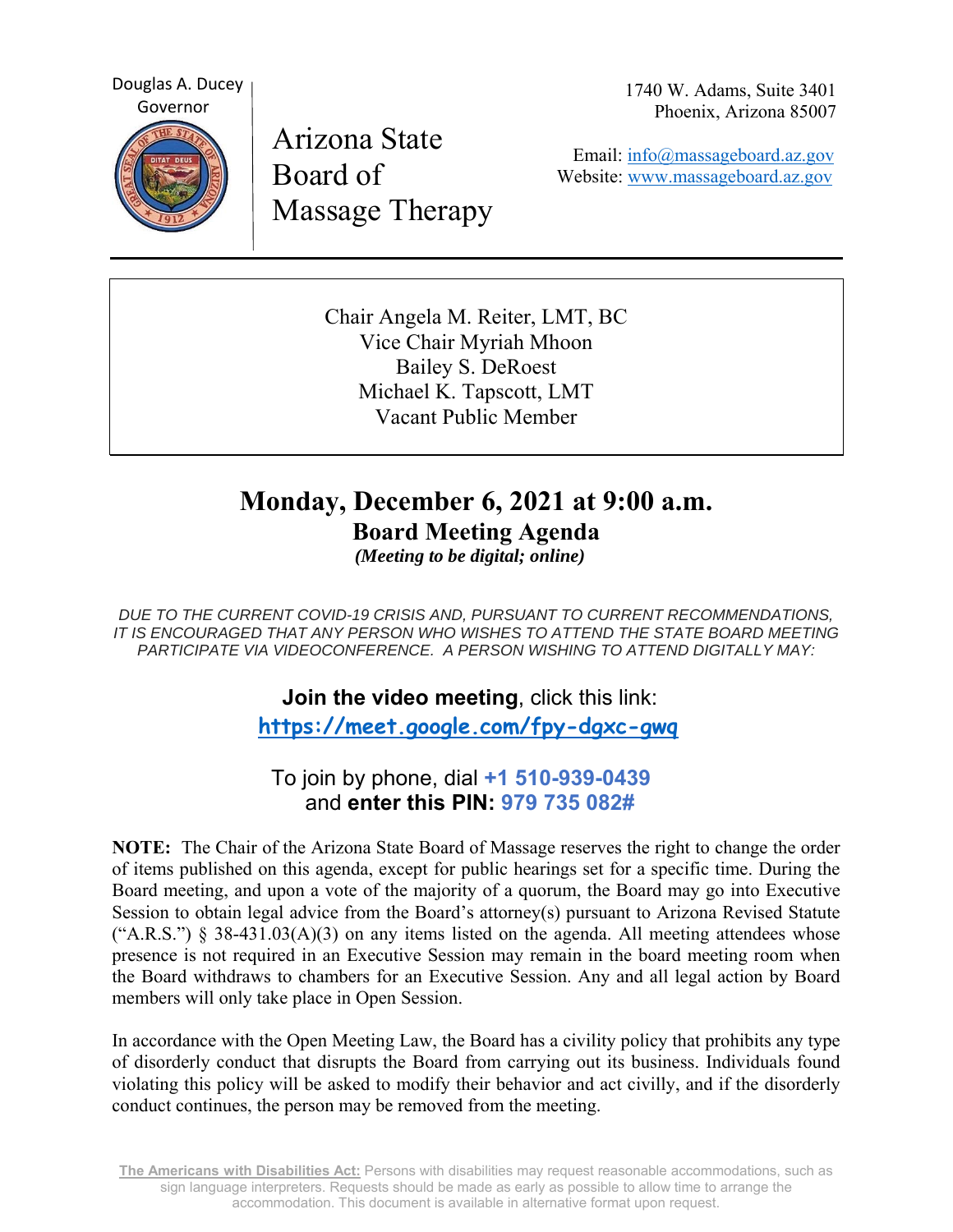#### **I. CALL TO ORDER - Chair**

#### **II. ROLL CALL - Andrea Cisneros, Minutes Administrator**

#### **III. CALL TO THE PUBLIC – Chair**

Pursuant to A.R.S. § 38-431.01(H), the Board may make an open call to the public during a public meeting, subject to reasonable time, (*three minutes*), place and manner restrictions, to allow individuals to address the public body on any issue within the jurisdiction of the public body. However, members of the Board are not allowed to discuss or take legal action on matters raised during an open call to the public unless the matters are properly noticed for discussion and legal action. The Board, however, may ask staff to review a matter or may ask that a matter be put on a future agenda.

#### **IV. DECLARATION OF CONFLICTS OF INTEREST – A.R.S. § 38-503 - Chair**

#### **V. REVIEW, DISCUSSION AND POSSIBLE ACTION ON BOARD MEETING MINUTES – Chair**

A. Discussion and approval of the Massage Board Open Minutes from the November 22, 2021 monthly meeting.

#### **VI. REVIEW, DISCUSSION AND POSSIBLE ACTION ON CHANGES TO CURRENT BOARD POLICIES AS LISTED BELOW: - Chair**

A.LMT Continuing Education (CE) hours may all be taken virtually, and a total of 3 hours each year can be granted as CE hours by registering at, and attending, a three-hour Board meeting. Board grants a total of 6 hours toward biennial licensing, for attending 2 Board meetings.

B. Board instruct staffs when reviewing re-licensure applicants, prior to automatic licensure, to submit for Board review when history includes previous felony convictions, including after statute of limitations has passed, following receipt of a new inked fingerprint card for an updated criminal background check.

#### **VII. ITEMS FOR BOARD REVIEW, DISCUSSION AND POSSIBLE ACTION – Chair**

Upon a vote of the majority of a quorum, the Board may go into Executive Session, pursuant to A.R.S.  $\S 38-431.03(A)(2)$  to discuss or consider records exempt, by law, from public inspection, including the receipt and discussion of information or testimony that is specifically required to be maintained as confidential by state or federal law.